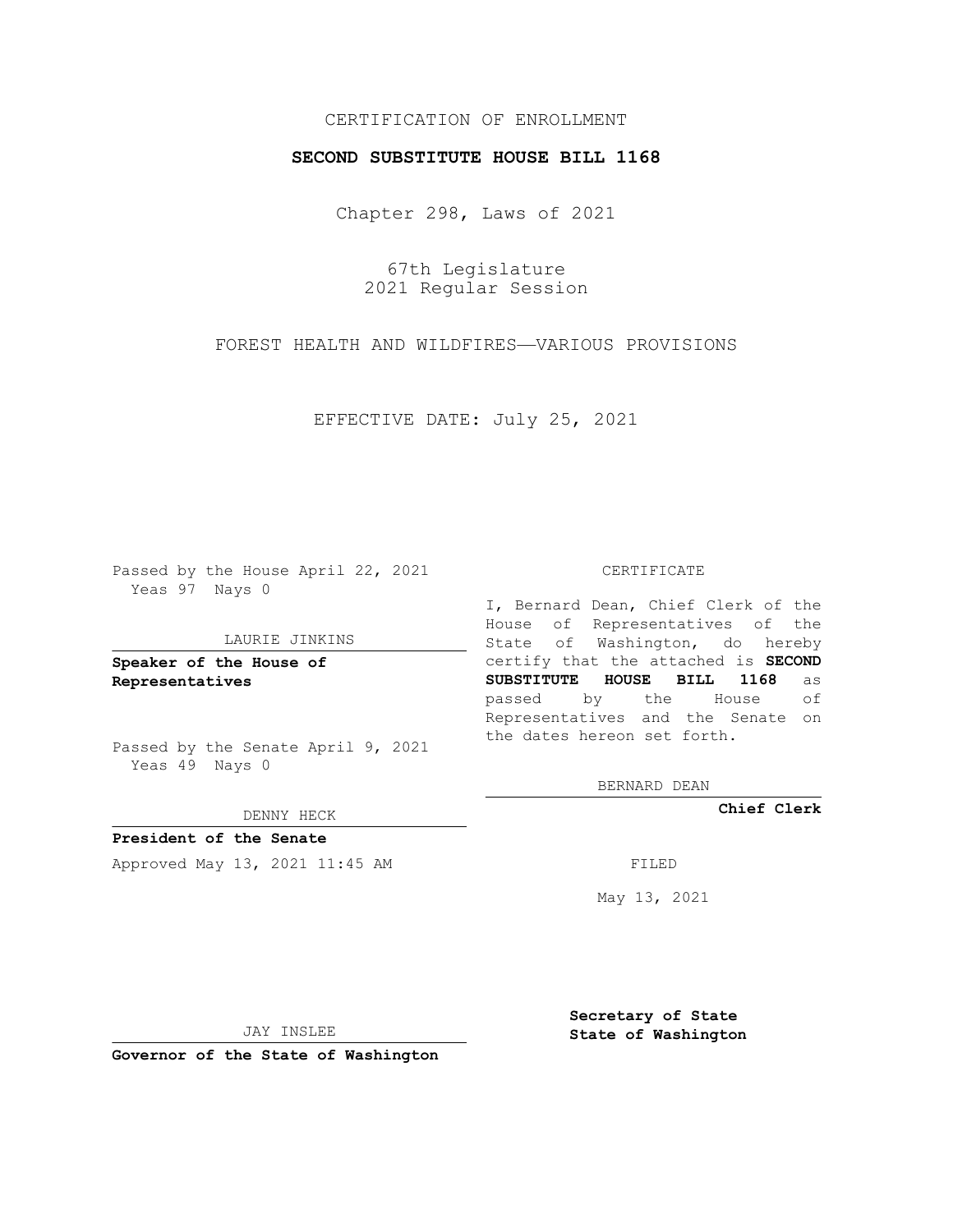## **SECOND SUBSTITUTE HOUSE BILL 1168**

AS AMENDED BY THE SENATE

Passed Legislature - 2021 Regular Session

# **State of Washington 67th Legislature 2021 Regular Session**

**By** House Appropriations (originally sponsored by Representatives Springer, Kretz, Fitzgibbon, Griffey, Riccelli, Lekanoff, Ramos, Callan, Harris-Talley, Dent, and Klicker)

READ FIRST TIME 02/19/21.

 AN ACT Relating to long-term forest health and the reduction of wildfire dangers; amending RCW 76.06.200, 76.06.150, and 72.64.160; adding new sections to chapter 76.04 RCW; adding a new section to 4 chapter 76.13 RCW; and creating new sections.

BE IT ENACTED BY THE LEGISLATURE OF THE STATE OF WASHINGTON:

 NEW SECTION. **Sec. 1.** FINDINGS AND DETERMINATIONS. (1) Over the last decade, forestland and rangeland wildfires have grown larger and increased in intensity and destructiveness throughout Washington state. The annual acres burned in our state illustrates this alarming trend. In the 1990s, an average of 86,000 acres burned annually. In the 2000s, the average annual acres burned increased to 189,000. In the last five years, the annual average grew to more than 488,000 13 acres burned. This trajectory of escalation continued last year, with wildfires burning more than 812,000 acres.

 (2) Recent wildfires have devastated state, federal, tribal, and private lands, destroyed homes and property, and taken lives. These fires have also released greenhouse gases, destroyed critical fish and wildlife habitat, filled our skies with harmful smoke, polluted our waters, damaged our economy, increased the risk of flooding and landslides, created a critical need for reforestation, and threatened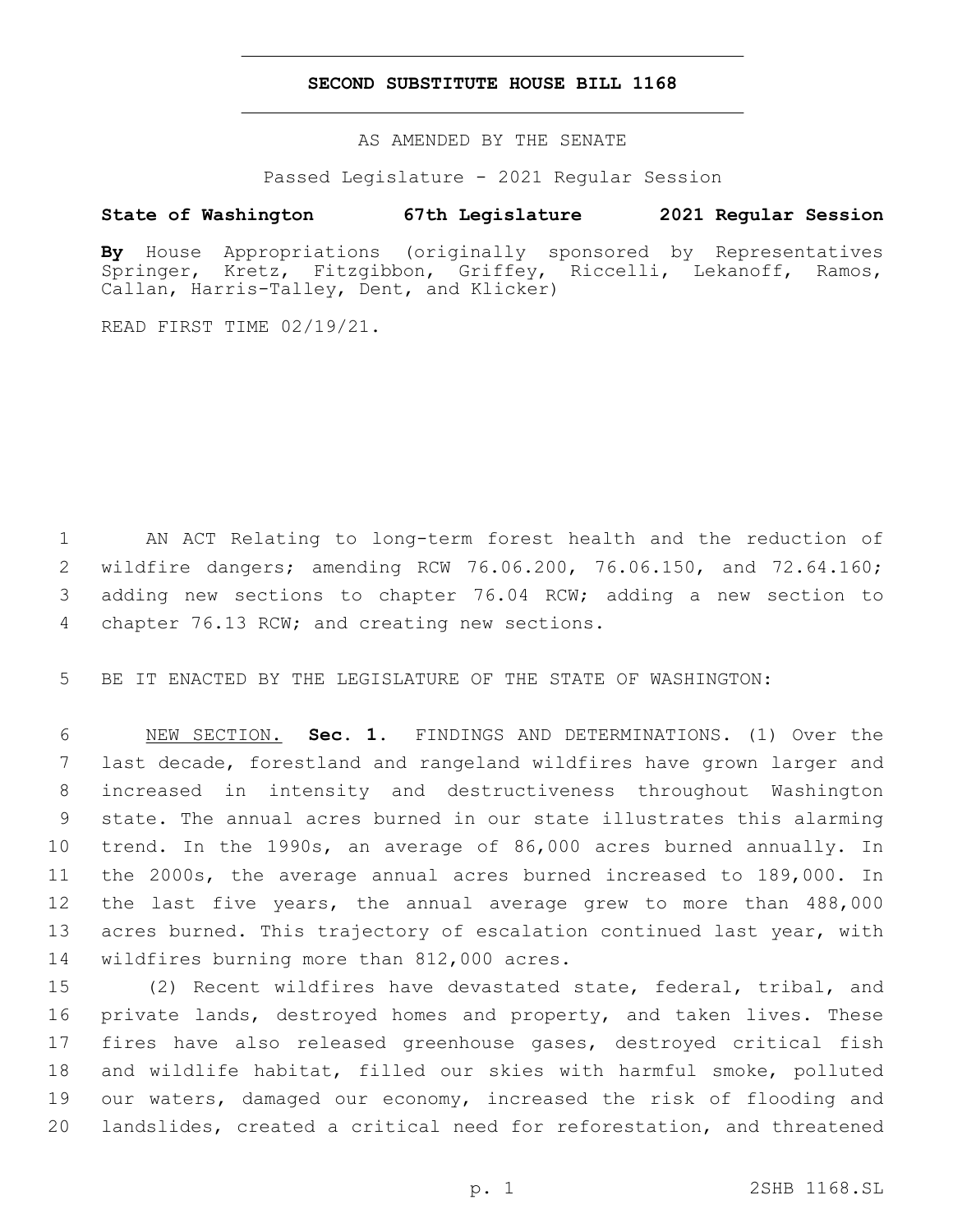the natural resources needed for essential industries and rural 2 economies.

 (3) Catastrophic wildfires have significant negative impacts on fish and wildlife habitat, including the loss and degradation of places to shelter and feed, water quality and quantity, and soil nutrients. Washington's fish and wildlife are part of a fire-adapted landscape, but catastrophic wildfires threaten their health and 8 recovery.

 (4) The increase in these uncharacteristic wildfires are the result of a combination of climate change-driven drought, hotter temperature, and windstorms; human development patterns and land use planning and activities; and where uncharacteristic fires occur in forests, by past fire suppression and departures from native ecosystem structure and function. Uncharacteristic wildfire risk is addressed through scientifically informed landscape-level treatments designed to restore forest ecosystem and watershed resilience.

 (5) Wildfires result in significant greenhouse gas emissions. Wildfires have become one of the largest sources of black carbon in the last five years. From 2014-2018, wildfires in Washington state generated 39.2 million metric tons of carbon, the equivalent of more than 8.5 million cars on the road a year. In 2015, when 1.13 million acres burned in Washington, wildfires were the second largest source of greenhouse gas emissions, second only to transportation.

 (6) The legislature has recognized our forests, as well as the manufacturing and utilization of wood products, as a natural carbon solution and critical component of our state's carbon reduction strategy pursuant to chapter 120, Laws of 2020. Uncharacteristic 28 wildfires threaten the ability of our forests to sequester carbon, and they threaten the stability and long-term viability of our forest 30 products industry.

 (7) The Washington state department of natural resources' 20-year forest health strategic plan and climate risk assessment finds that carbon emissions from wildfires are anticipated to increase if there is no change in forest management practices. Unless the state significantly increases active forest management across land ownerships to reduce the risk and intensity of wildfires, wildfire emissions will erode efforts to achieve our state's greenhouse gas emissions reduction goals. In addition to reducing fuel loads, many effective forest health treatments retain and restore older, large fire-resilient trees across the landscape that play an important role

p. 2 2SHB 1168.SL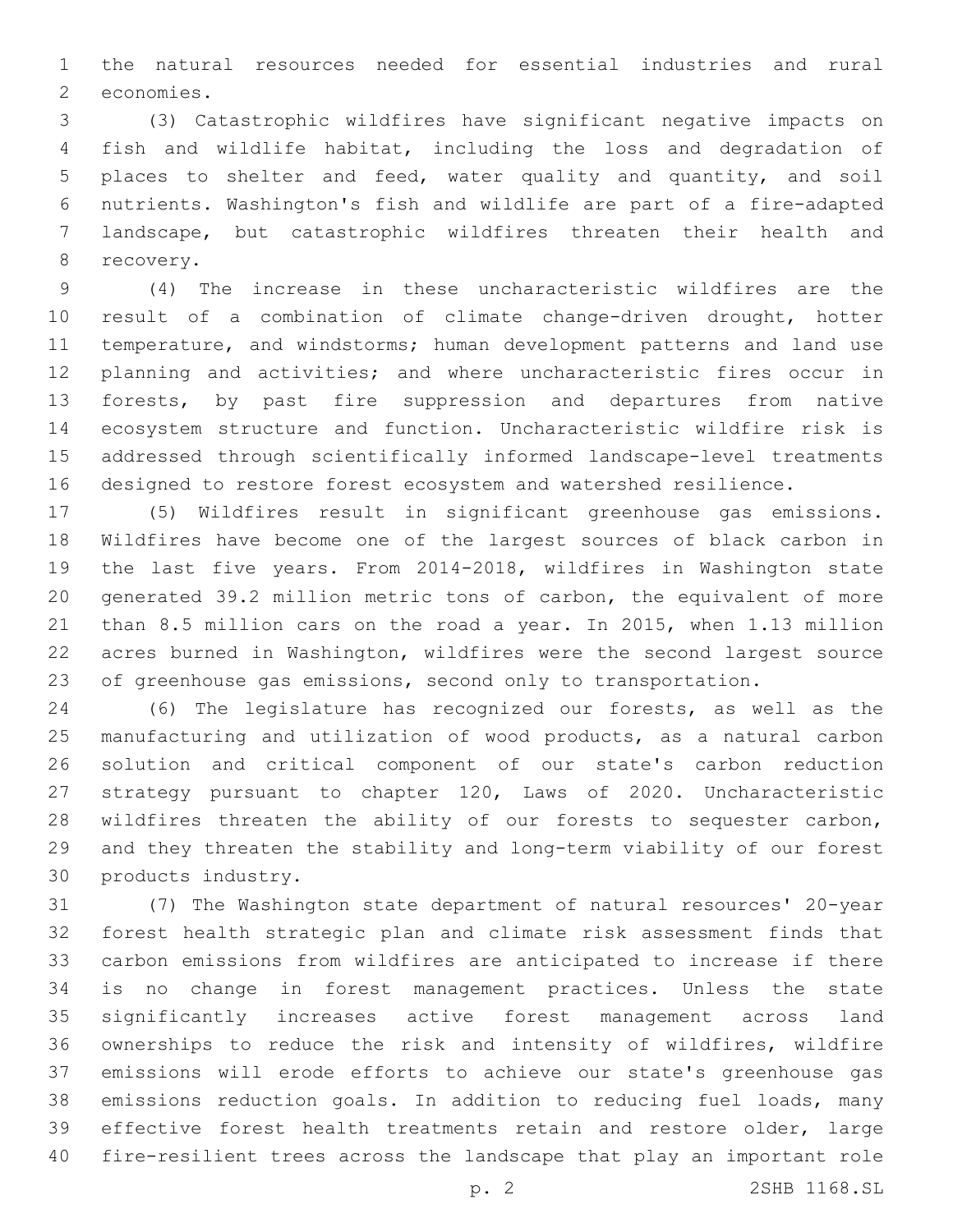in carbon sequestration, enhancing climate resilience and ecosystem 2 services, and mitigating climate change.

 (8) Wildfires inflict huge costs to the state budget, the budgets of partner agencies, and our economy. From 2014-2019, agencies in Washington annually spent nearly \$150 million fighting wildfires. In 2015, firefighting costs were more than \$342 million. In 2019, firefighting costs were more than \$172 million. And suppression costs are only a small portion of the full economic impact. According to a 2018 report by the nonprofit headwater's economics, suppression costs account for only nine percent of the total cost of wildfires when factoring in disaster recovery, lost business, lost infrastructure, 12 and timber damage, and public health impacts.

 (9) Over one-half of Washington is forested, providing significant environmental and economic value. Over \$4,900,000,000 in wages and \$200,000,000 in taxes are paid by the forest products' sector each year. Opportunities exist to boost our rural economies through wildfire preparation and preparedness that maintain and attract private sector investments and employment in rural 19 communities.

 (10) Wildfires are significant threats to life and property. Over the last five years, wildfires in Washington have taken five lives, including four firefighters and the life of a one-year old boy. In 2020 alone, 298 homes were destroyed by wildfires in our state. More than 1,100 homes have been destroyed this decade. Communities in every corner of Washington have felt the impact and devastation of flames and smoke. In 2020, the town of Malden, Washington was forever scarred by rangeland wildfire. Approximately 80 percent of the town's structures burned down in the Babb Road fire, including the city 29 hall, post office, and fire station.

 (11) Wildfire smoke has significant negative impacts on public health. For the second time in the last three years, Washington state had the worst air quality in the world due to wildfires. Communities in every corner of the state felt the impact. Exposure to particulate matter in wildfire smoke has been associated with a wide range of damaging health effects. The particulates in this smoke make those breathing the air wheeze, cough, shorten their breath, and experience sore eyes and throats, diminishing health and quality of life. Other adverse health outcomes are more severe, including increases in asthma-related hospitalizations, chronic and acute respiratory and cardiovascular health problems, and premature death.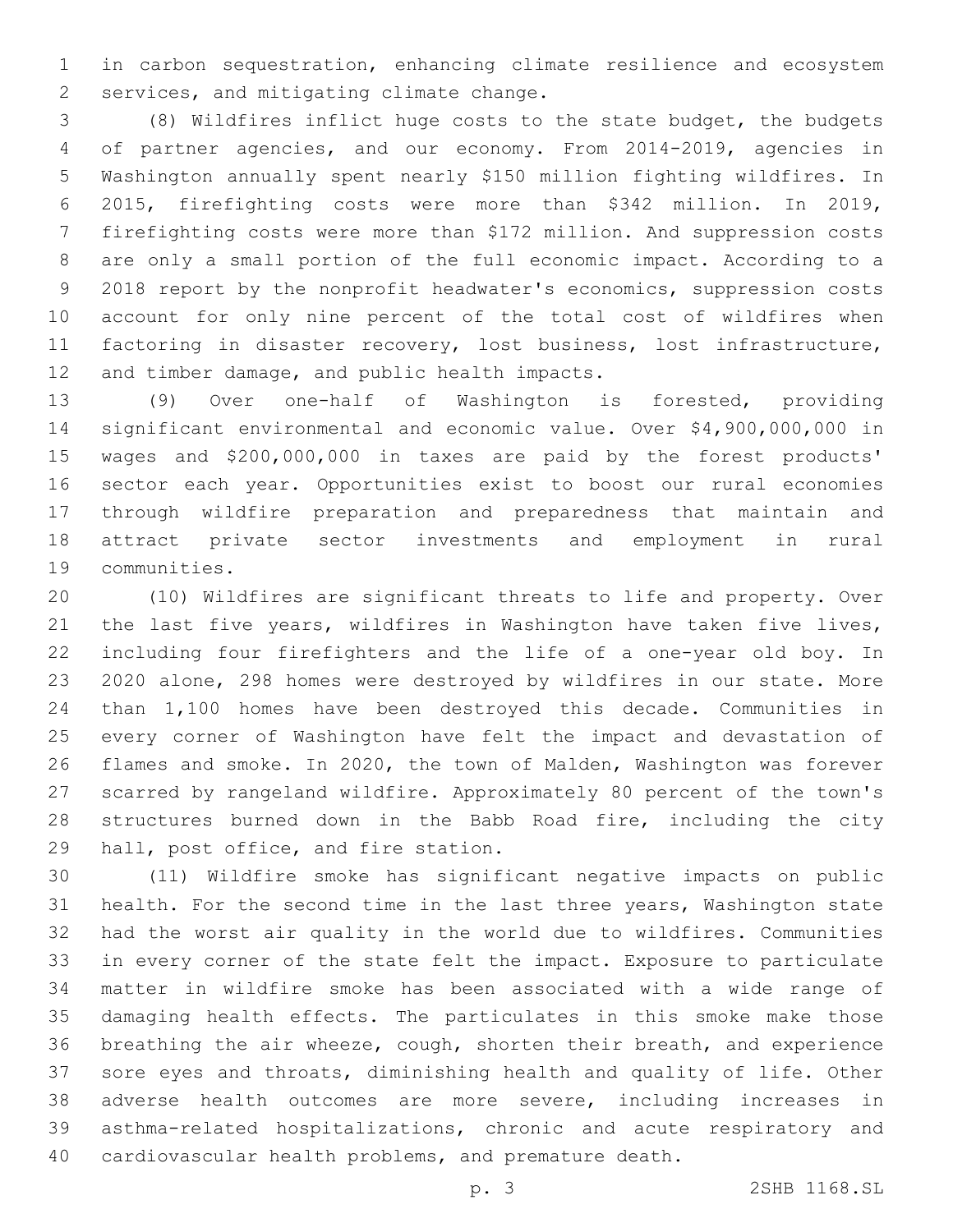(12) Historical forest management, legacy wildfire suppression responses, and a rapidly changing climate have increased the risk of catastrophic wildfires throughout the state. It is the policy of the state to encourage prudent and responsible forest resource management to maintain the health of forests and ecosystems in Washington state. Increasing the pace and scale of forest restoration through fuel reduction, thinning, and the use of prescribed fire on federal, state, tribal, and private lands pursuant to the 20-year forest health strategic plan, the wildland fire protection 10-year strategic plan, and RCW 79.10.520 will reduce the risk of catastrophic 11 wildfires.

 (13) In 2020, more than 1,300,000 acres of national forest system land in eastern Washington were considered in need of treatments to restore forest health and reduce the risk of wildfire hazard potential. Many of these lands are adjacent to populated communities, 16 private lands, and state trust lands.

 (14) In 2020, 166,000 acres of department of natural resources' land and 74,000 acres of other state-owned lands in eastern Washington were in need of forest health treatment. These forestlands provide critical fish and wildlife habitat, natural and cultural 21 resources, recreation, raw materials for the forest industry, and funding for counties and schools. From 2011-2020, 102,700 forested acres of department of natural resources' managed trust lands have 24 burned.

 (15) Tribal lands and communities have been significantly impacted by wildfires and unhealthy forests. Approximately 494,000 acres of tribal lands in eastern Washington need forest health treatments. These forestlands provide critical fish and wildlife habitat, natural and cultural resources, and economic opportunities.

 (16) Washington state has nearly eight million acres of private forestlands. Forested acres are declining statewide with a loss of 394,000 acres between 2007 and 2019. Small forestland owners account for 15 percent of total forest acres. Small forestland owner forested acres declined 3.7 percent from 2,990,000 acres in 2007 to 2,880,000 million acres in 2019. The number of small forestland owners increased 8.5 percent from 201,000 in 2007 to 218,000 in 2019. The number of small forestland owner parcels increased 2.1 percent from 256,500 to 261,800. This rapid land use change creates significant challenges for implementing forest health and wildfire response 40 actions in the wildland urban interface. In eastern Washington alone,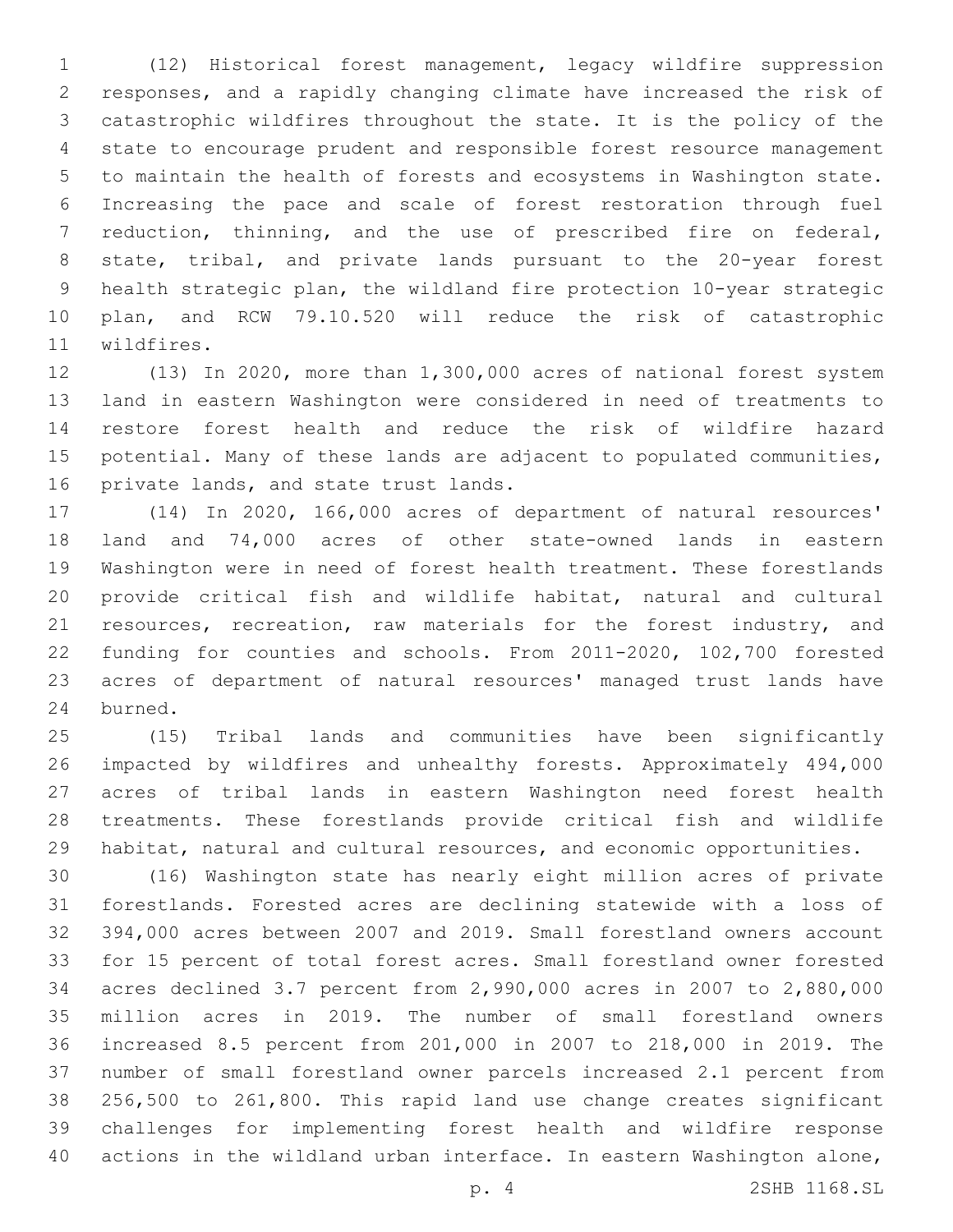approximately 288,000 acres owned by small forestland owners are in need of immediate forest health treatment. These forestlands provide critical raw materials for the forest industry, rural economic opportunities, fish and wildlife habitat, cultural resources, and recreation. A coordinated interagency response is needed to address the multifaceted challenge posed by increasing parcelization, forest fragmentation, loss of economic viability, and changes in landowner 8 assistance needs.

 (17) The legislature finds that increasing the pace and scale of science-based forest health activities to reduce hazardous fuels and restore fire resilient forests, including through mechanical thinning 12 and prescribed burning, on federal, state, tribal, and private lands, will reduce the risk and severity of wildfires, protect cultural and archaeological resources, improve fish and wildlife habitat, expand 15 recreational opportunities, protect air and water quality, create 16 rural economic opportunities, provide critical wood products, and increase long-term carbon sequestration on our natural resource 18 lands.

 (18) Increased development in the wildland urban interface has also increased the number of people living in areas that are at risk of wildfire. In Washington, over 2,000,000 homes are currently at risk of wildfire. Communities and homeowners can take actions that reduce the risk of loss in the event of wildfire including, but not limited to, home hardening, creating defensible space, and building 25 potential control lines or strategic fuel breaks.

 (19) Long-term, sustainable investment in wildfire response, forest restoration, and community resilience is of utmost importance 28 to the health and safety of our environment, our economy, our communities, and the well-being of every resident.

 (20) It is the intent of the legislature to take immediate action to fully fund the wildland fire protection 10-year strategic plan. Strategies to accomplish these goals include, but are not limited to:

 (a) Upgrading our capability to attack wildfires with critical 34 air and ground resources;

 (b) Providing needed wildfire resources to state wildfire 36 response and local fire service districts;

 (c) Working with each state utility, local publicly owned electric utility, and electrical cooperative to reduce wildfire risk and develop consistent approaches and shared data related to fire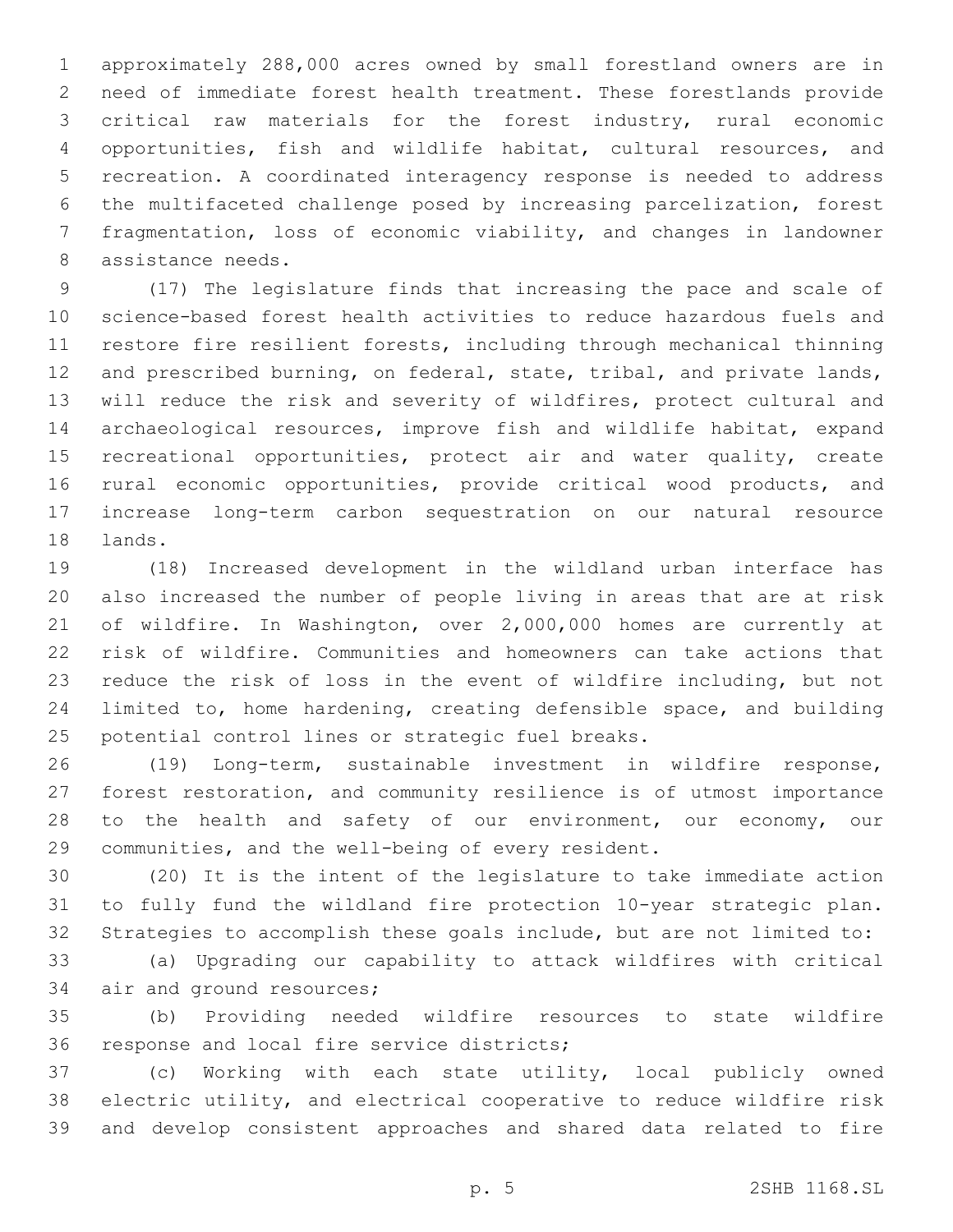prevention, safety, vegetation management, and energy distribution 2 systems; and

 (d) Improving wildfire detection in areas at risk of wildfire 4 through new technologies and equipment.

 (21) Furthermore, it is the intent of the legislature to take immediate action to increase the pace and scale of forest management across different land ownerships and fully fund the 20-year forest health strategic plan and activities developed to facilitate implementation of the Washington state forest action plan. Strategies to accomplish these goals include, but are not limited to:

 (a) Restoring to health a minimum of 1,250,000 acres of forestland in need of immediate action to become more resilient and 13 improve watershed health;

 (b) Increasing prescribed fire and other fuel reduction projects through proven forestry practices and the operation of prescribed 16 fire crews:

 (c) Establishing potential control lines and strategic fuel breaks around communities with high wildfire risk;

 (d) Increasing funding for the small forestland owner office for technical assistance and support for small forestland owners and funding an integrated small forestland owner forest health program in support of extending management and control of wildfire from homes through the wildland urban interface to small forestland owner 24 holdings; and

 (e) Monitoring forest health conditions and effectiveness of treatments throughout the state, including ecological function and 27 reducing catastrophic wildfires.

 (22) Furthermore, it is the intent of the legislature to take immediate action to help communities become more resilient to wildfire. Strategies to accomplish these goals include, but are not 31 limited to:

 (a) Increasing funding for cost share programs for home hardening, fuels reduction, and community resilience programs in 34 communities at risk of wildfire;

(b) Reducing wildfire risk to wildland urban interfaces; and

 (c) Ensuring our state's most vulnerable populations are not disproportionately burdened by the impact and consequences of wildfire.38

 (23) The legislature intends to provide \$125,000,000 per biennium over the next four biennia for a total of \$500,000,000 and that these

p. 6 2SHB 1168.SL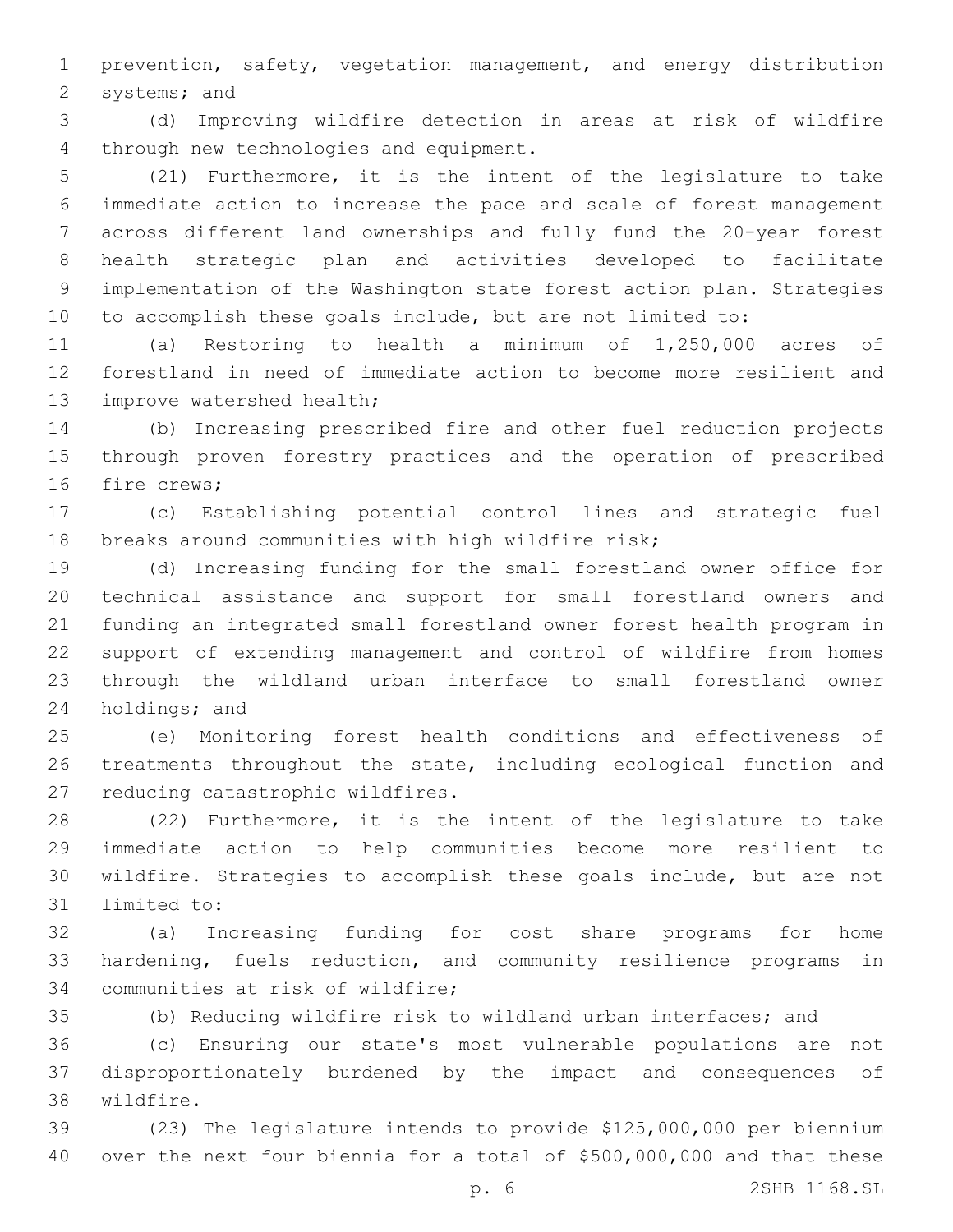investments will help protect the state's people, environment, and 2 economy.

 NEW SECTION. **Sec. 2.** WILDFIRE RESPONSE, FOREST RESTORATION, AND COMMUNITY RESILIENCE ACCOUNT. (1) The wildfire response, forest restoration, and community resilience account is created in the state treasury. All receipts from moneys directed to the account must be deposited in the account. Moneys in the account may be spent only after appropriation. Expenditures from the account may be used only for carrying out the purposes of this act and for no other purposes.

 (2) Expenditures from the account may be made to state agencies, federally recognized tribes, local governments, fire and conservation districts, nonprofit organizations, forest collaboratives, and small forestland owners, consistent with the 20-year forest health strategic plan, the wildland fire protection 10-year strategic plan, 15 and the Washington state forest action plan.

 (3) The wildfire response, forest restoration, and community 17 resilience account may only be used to monitor, track, and implement 18 the following purposes:

 (a) Fire preparedness activities consistent with the goals contained in the state's wildland fire protection 10-year strategic plan including, but not limited to, funding for firefighting capacity and investments in ground and aerial firefighting resources, equipment, and technology, and the development and implementation of a wildland fire aviation support plan in order to expand and improve the effectiveness and cost-efficiency of the department's wildland 26 fire aviation program;

 (b) Fire prevention activities to restore and improve forest health and reduce vulnerability to drought, insect infestation, 29 disease, and other threats to healthy forests including, but not limited to, silvicultural treatments, seedling development, thinning and prescribed fire, and postfire recovery activities to stabilize and prevent unacceptable degradation to natural and cultural resources and minimize threats to life and property resulting from the effects of a wildfire. Funding priority under this subsection must be given to programs, activities, or projects aligned with the 20-year forest health strategic plan, the wildland fire protection 10-year strategic plan, and the Washington state forest action plan across any combination of local, state, federal, tribal, and private 39 ownerships;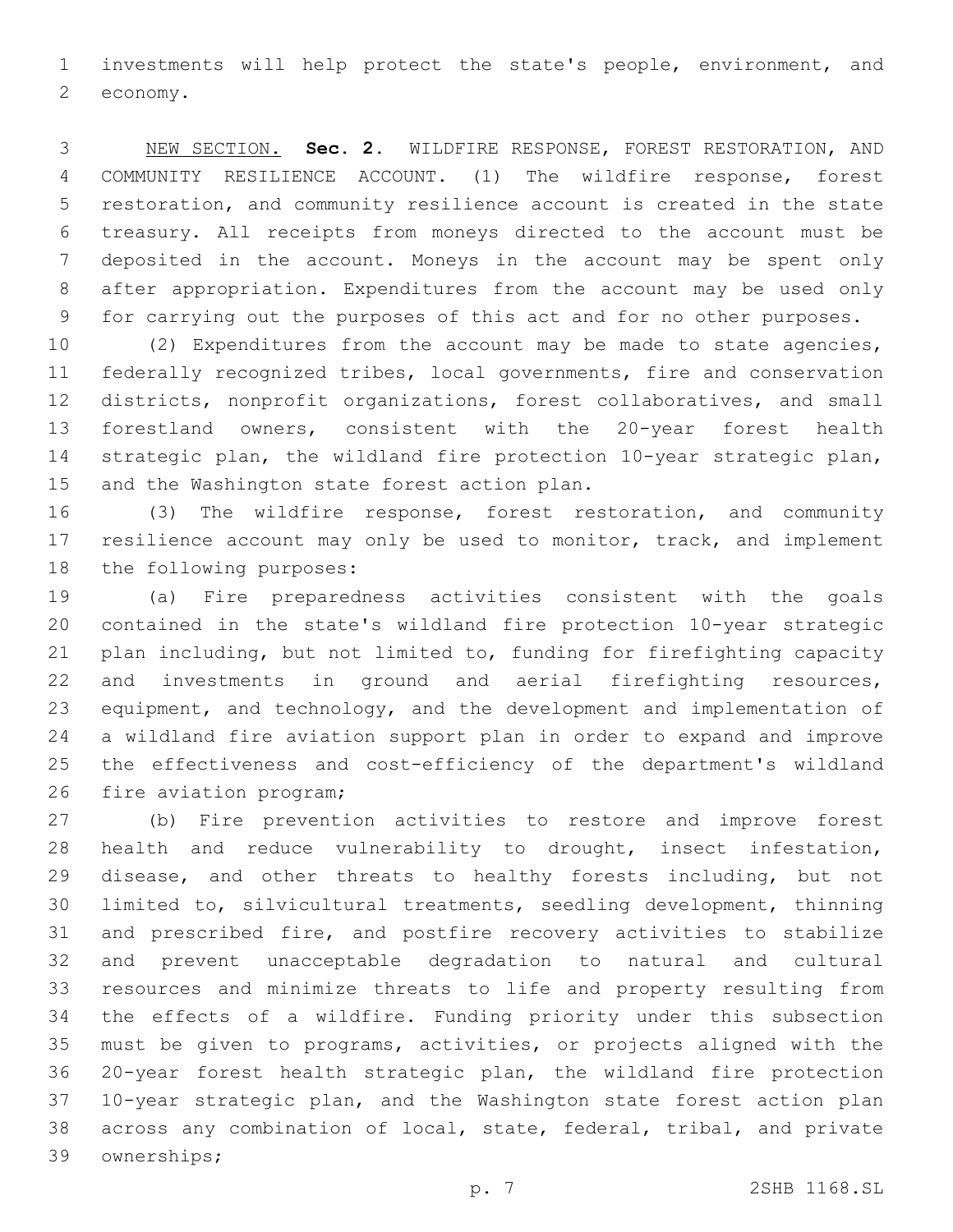(c) Fire protection activities for homes, properties, communities, and values at risk including, but not limited to: Potential control lines or strategic fuel breaks in forests and rangelands near communities; improved warning and communications systems to prepare for wildfires; increased engagement with non- English speaking communities in their home language for community preparedness; and the national fire protection association's fire wise USA and the fire-adapted communities network programs to help 9 communities take action before wildfires.

 (4) Appropriations for forest health activities funded by the wildfire response, forest restoration, and community resilience account shall not be less than 25 percent of the biennial 13 appropriated funding.

 (5) Appropriations for community resilience activities funded by the wildfire response, forest restoration, and community resilience account shall not be less than 15 percent of the biennial 17 appropriated funding.

 (6) Funding may not be used for emergency fire costs or 19 suppression costs as defined in RCW 76.04.005.

 (7) To the maximum extent possible, workforce development investments from the wildfire response, forest restoration, and community resilience account should prioritize historically marginalized, underrepresented, rural, and low-income communities.

 (8) Any expenditures from the wildfire response, forest restoration, and community resilience account for forest health treatments on federal lands must be additive to the baseline accomplishments and outputs already funded through the federal government and outlined in the annual work plans of the United States forest service, bureau of land management, the national park service, and/or the United States fish and wildlife service.

 (9) The department may solicit the forest health advisory committee established in RCW 76.06.200 and wildland fire advisory committee established in RCW 76.04.179 to provide recommendations for investments under this section. In assessing investments and developing recommendations for communities that will be impacted based on ecological, public infrastructure, and life safety needs as set forth in the 20-year forest health strategic plan and the wildland fire protection 10-year strategic plan, the forest health advisory committee and wildland fire advisory committee must use environmental justice or equity focused tools, such as the Washington

p. 8 2SHB 1168.SL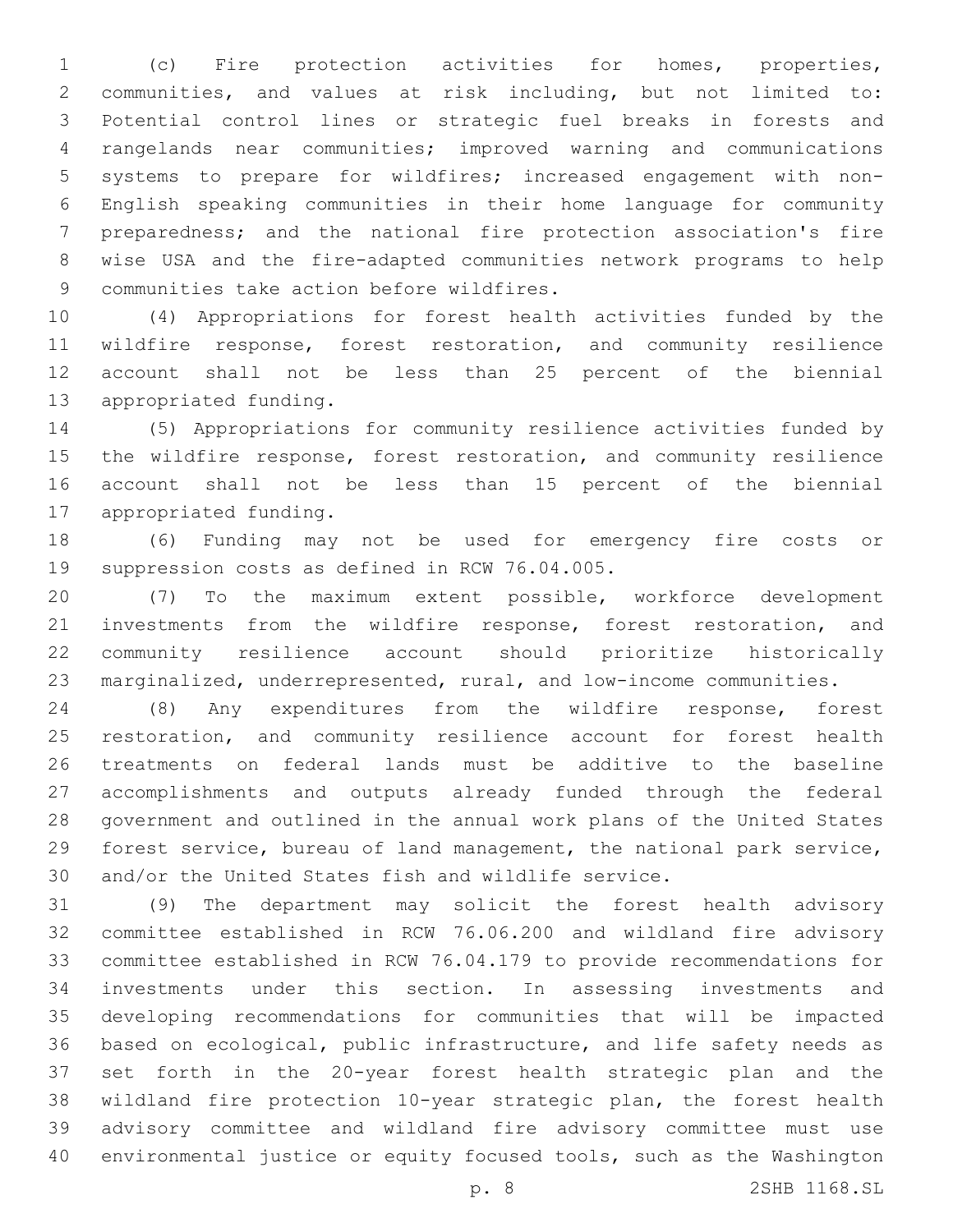tracking network's environmental health disparities tool to identify highly impacted communities. This identification must be used as a factor in determining recommendations for investments under this section. "Highly impacted communities" has the same meaning as 5 defined in RCW 19.405.020.

 (10) To the maximum extent practicable and where consistent with the 20-year forest health strategic plan, the wildland fire protection 10-year strategic plan, or the Washington state forest action plan and landowner objectives, forest health treatments funded through the wildfire response, forest restoration, and community resilience account shall seek to utilize the value of any merchantable materials to help offset treatment costs.

 NEW SECTION. **Sec. 3.** TRANSPARENCY AND ACCOUNTABILITY. (1) By December 1st of each even-numbered year, and in compliance with RCW 43.01.036, the department must report to the governor and legislature on the following:

 (a) The type and amount of the expenditures made, by fiscal year, and for what purpose, from the wildfire response, forest restoration, 19 and community resilience account created in section 2 of this act;

 (b) The amount of unexpended and unobligated funds in the wildfire response, forest restoration, and community resilience account and recommendations for the disbursement to local districts;

 (c) Progress on implementation of the wildland fire protection 10-year strategic plan including, but not limited to, how investments are reducing human-caused wildfire starts, lowering the size and scale and geography of catastrophic wildfires, reducing the communities, landscapes, and population at risk, and creating 28 resilient landscapes and communities;

 (d) Progress on implementation of the 20-year forest health strategic plan as established through the forest health assessment and treatment framework pursuant to RCW 76.06.200 including, but not limited to: Assessment of fire prone lands and communities that are in need of forest health treatments; forest health treatments prioritized and conducted by landowner type, geography, and risk level; estimated value of any merchantable materials from forest health treatments; and number of acres treated by treatment type, 37 including the use of prescribed fire;

 (e) Progress on developing markets for forest residuals and 39 biomass generated from forest health treatments.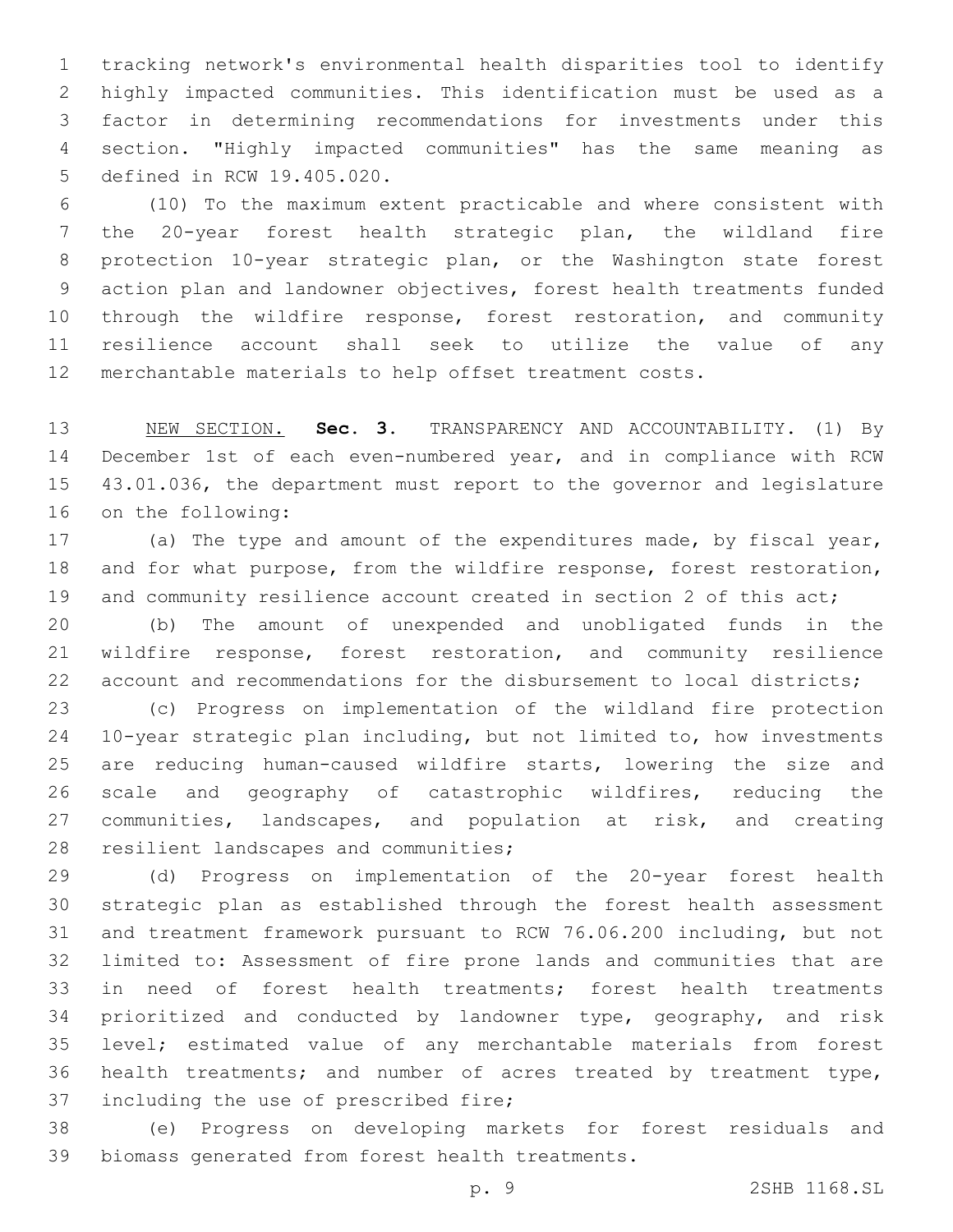(2) The department must include recommendations on any adjustments that may be necessary or advisable to the mechanism of 3 funding dispensation as created under this act.

 (3) The report required in this section should support existing department assessments pursuant to RCW 79.10.530 and 76.06.200.

 (4)(a)(i) Prior to the determination of the 2025-2034 sustainable harvest calculation as required by RCW 79.10.320, the department must hire an independent third-party contractor to assist it in updating its forest inventory by increasing the intensity of forest sample plots on all forestlands over the next two biennium. The department's sustainable harvest calculation technical advisory committee must be involved in the design, development, and implementation of this 13 forest inventory update.

 (ii) For purposes of this subsection, "forest inventory" means the collection of sample data to estimate a range of forest 16 attributes including, but not limited to, standing volume, stored carbon, habitat attributes, age classes, tree species, and other inventory attributes, including information needed to estimate rates of tree growth and associated carbon sequestration on department 20 lands.

 (iii) The department's sustainable harvest calculation technical advisory committee must bring forward recommendations for regular maintenance and updates to the forest inventory on a ten-year basis.

 (b) Prior to the determination of the 2025-2034 sustainable harvest calculation as required by RCW 79.10.320, the department must hire a third-party contractor to review, analyze, and advise the department's forest growth and yield modeling, specific to all types of forested acres managed by the department. The department's sustainable harvest calculation technical advisory committee must be involved in the design, review, and analysis of the department's 31 forest growth and yield modeling.

 (c) Prior to the determination of the 2025-2034 sustainable harvest calculation as required by RCW 79.10.320 and in the absence of any litigation, pending or in progress, against the department's sustainable harvest calculation, the joint legislative audit and review committee established in chapter 44.28 RCW must oversee and conduct an independent review of the methodologies and data being utilized by the department in the development of the sustainable harvest calculation, including the associated forest inventory, forest growth, harvest and yield data, and modeling techniques that

p. 10 2SHB 1168.SL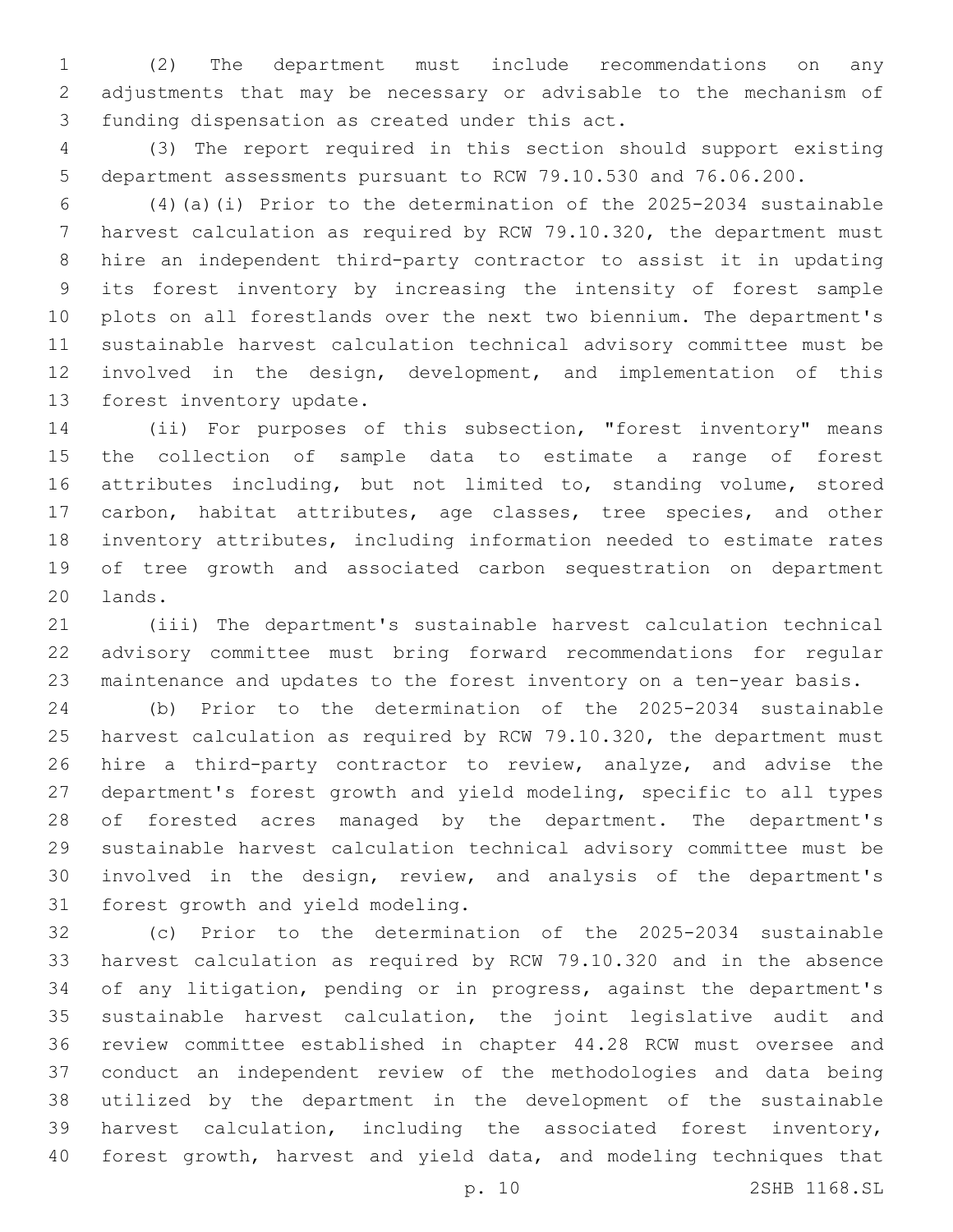impact harvest levels. In carrying out the review, the joint 2 legislative audit and review committee shall:

 (i) Retain one or more contractors with expertise in forest inventories, forest growth and yield modeling, and operational research modeling in forest harvest scheduling to conduct the 6 technical review;

 (ii) Be a member of department's sustainable harvest calculation technical advisory committee, along with one of its contractors 9 selected in (c)(i) of this subsection; and

 (iii) Prior to the department's determination of the sustainable harvest under RCW 79.10.320, ensure that a completed independent review and report with findings and recommendations is submitted to the board of natural resources and the legislature.

 (d) Upon receiving the report from the joint legislative audit and review committee required under (c)(iii) of this subsection, the board of natural resources shall determine whether modifications are necessary to the sustainable harvest calculation prior to approving 18 harvest level under RCW 79.10.320.

 **Sec. 4.** RCW 76.06.200 and 2019 c 305 s 1 are each amended to read as follows:20

 (1) The department must establish a forest health assessment and treatment framework designed to proactively and systematically address the forest health issues facing the state. Specifically, the framework must endeavor to achieve an initial goal of assessing and 25 treating one million acres of land by 2033.

 (2) The department must utilize the framework to assess and treat acreage in an incremental fashion each biennium. The framework consists of three elements: Assessment; treatment; and progress 29 review and reporting.

 (a) Assessment. Each biennium, the department must identify and assess two hundred thousand acres of fire prone lands and communities that are in need of forest health treatment, including the use of 33 prescribed fire or mechanical treatment ( $\frac{1}{7}$  such as thinning)).

 (i) The scope of the assessment must include lands protected by the department as well as lands outside of the department's fire protection responsibilities that could pose a high risk to department 37 protected lands during a fire.

 (ii) The assessment must identify areas in need of treatment, the 39 type or types of treatment recommended, spatial optimization of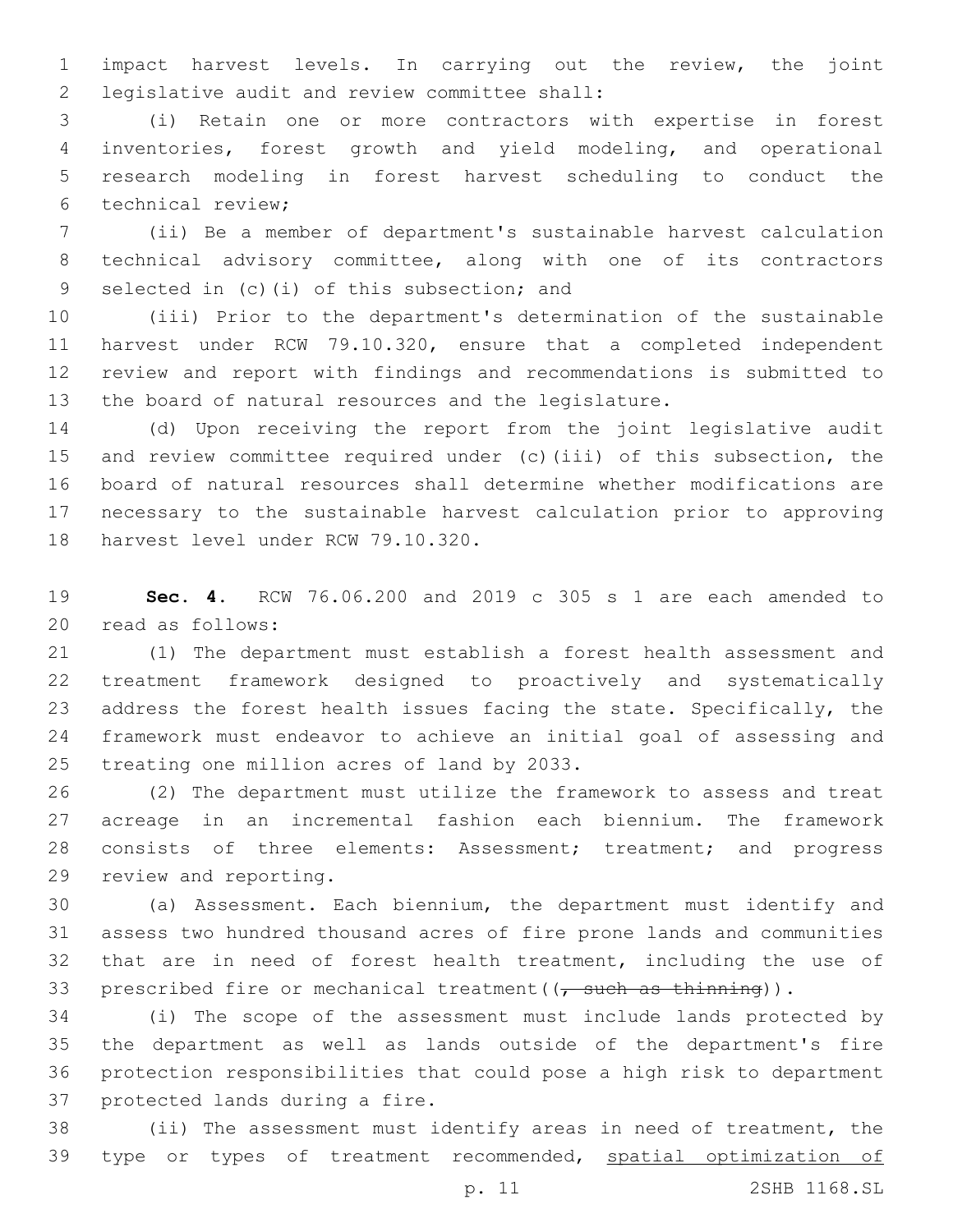forest treatments across landscapes, data and planning needs to carry out recommended treatment, and the estimated cost of recommended 3 treatment.

 (iii) The department shall develop a mapping tool to identify small forestland owners within wildfire risk areas and use this tool to evaluate and optimize forest health work at a landscape scale to move high risk wildfire areas to lower risk and to leverage funding and the small forestland owner forest health program and landowner assistance program in section 7 of this act with the greatest impact 10 for wildfire prevention, preparedness, and response.

 (b) Treatment. Each biennium, the department must review previously completed assessments and prioritize and conduct as many identified treatments as possible using appropriations provided for 14 that specific purpose.

 (c) Progress review and reporting. By December 1st of each even- numbered year, the department must provide the appropriate committees of the legislature and the office of financial management with:

 (i) A request for appropriations designed to implement the framework in the following biennium, including assessment work and conducting treatments identified in previously completed assessments;

 (ii) A prioritized list and brief summary of treatments planned to be conducted under the framework with the requested appropriations, including relevant information from the assessment; 24 and

 (iii) A list and brief summary of treatments carried out under the framework in the preceding biennium, including total funding available, costs for completed treatment, and treatment outcomes. The summary must include any barriers to framework implementation and legislative or administrative recommendations to address those barriers.30

 (3) In developing and implementing the framework, the department 32 must:

 (a) Utilize and build on the forest health strategic planning initiated under section 308(11), chapter 36, Laws of 2016 sp. sess., to the maximum extent practicable, to promote the efficient use of 36 resources;

 (b) Prioritize, to the maximum extent practicable consistent with this section, forest health treatments that are strategically planned to serve the dual benefits of forest health maximization while 40 providing geographically planned tools for wildfire response; ((and))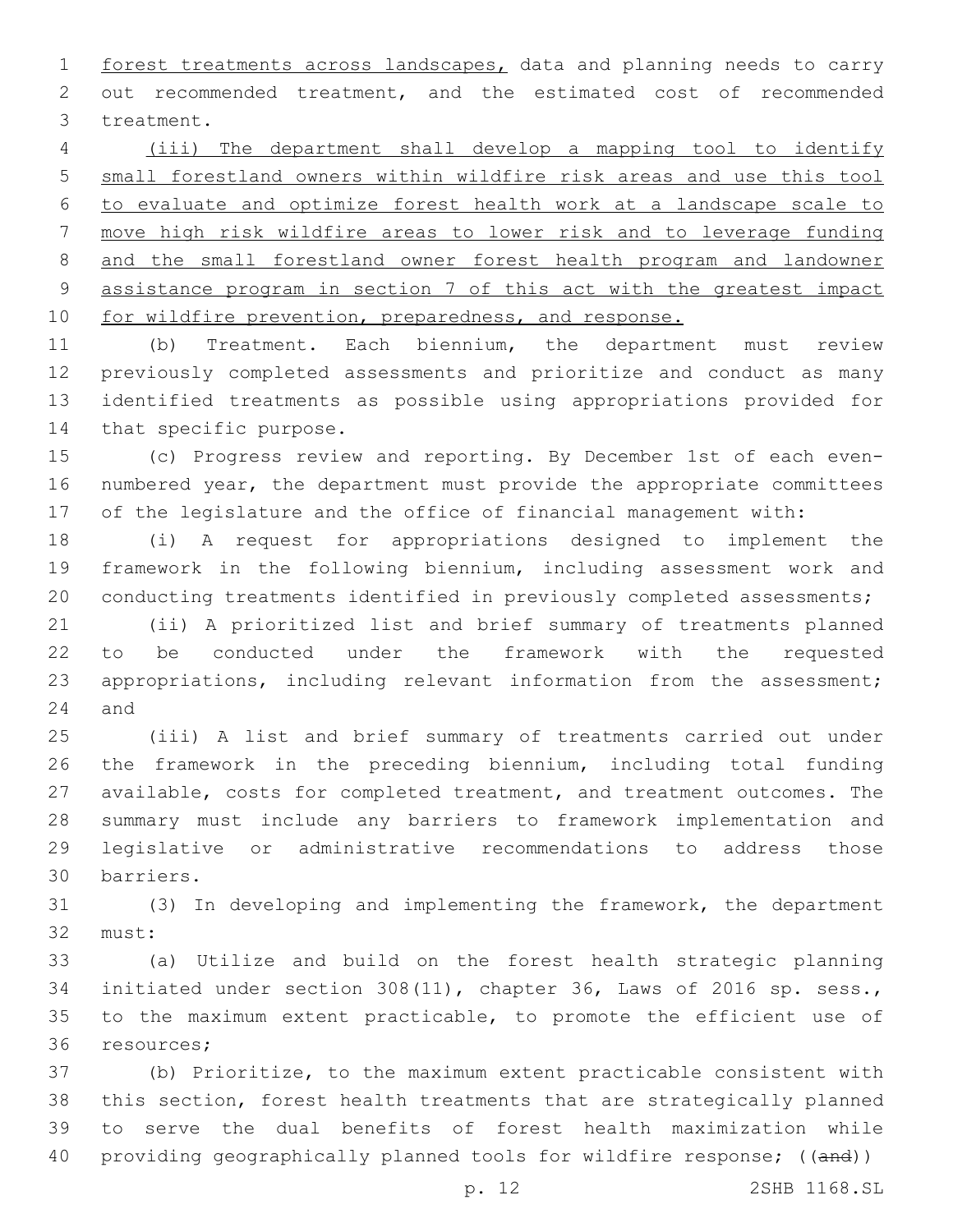(c) Where possible, partner with federally recognized tribes to expand use of the tribal forest protection act on federal lands managed by the United States forest service and the bureau of land management;

 (d) When entering into good neighbor agreements, as that term is defined in RCW 79.02.010, prioritize, to the maximum extent practicable consistent with this section, forest health treatments 8 adjacent to or nearby state lands so as to increase the speed, 9 efficiency, and impact on the landscape; and

 (e) Establish a forest health advisory committee to assist in developing and implementing the framework. The committee may: (i) Include representation from large and small forestland owners, wildland fire response organizations, milling and log transportation industries, forest collaboratives that may exist in the affected areas, highly affected communities and community preparedness organizations, conservation groups, and other interested parties deemed appropriate by the commissioner; and (ii) consult with 18 relevant local, state, and federal agencies, and tribes.

 (4) In implementing subsection (3)(b) of this section, the department shall attempt to locate and design forest health treatments in such a way as to provide wildfire response personnel with strategically located treated areas to assist with managing fire response. These areas must attempt to maximize the firefighting benefits of natural and artificial geographic features and be located in areas that prioritize the protection of commercially managed lands 26 from fires originating on public land.

 (5) The department must establish and implement the forest health assessment and treatment framework within the appropriations 29 specifically provided for this purpose.

 (6) The department must explore opportunities and developing markets for the utilization of woody biomass residuals from forest treatments, including biochar. When exploring opportunities and developing markets, the department must consult with the department of commerce, relevant federal agencies, representatives of the forest products sector, environmental organizations, and other stakeholders with a working knowledge of woody biomass technology.

 NEW SECTION. **Sec. 5.** WORKFORCE DEVELOPMENT. (1) The legislature finds that satisfying the goals identified in section 1 of this act to increase the pace and scale of forest health treatments and

p. 13 2SHB 1168.SL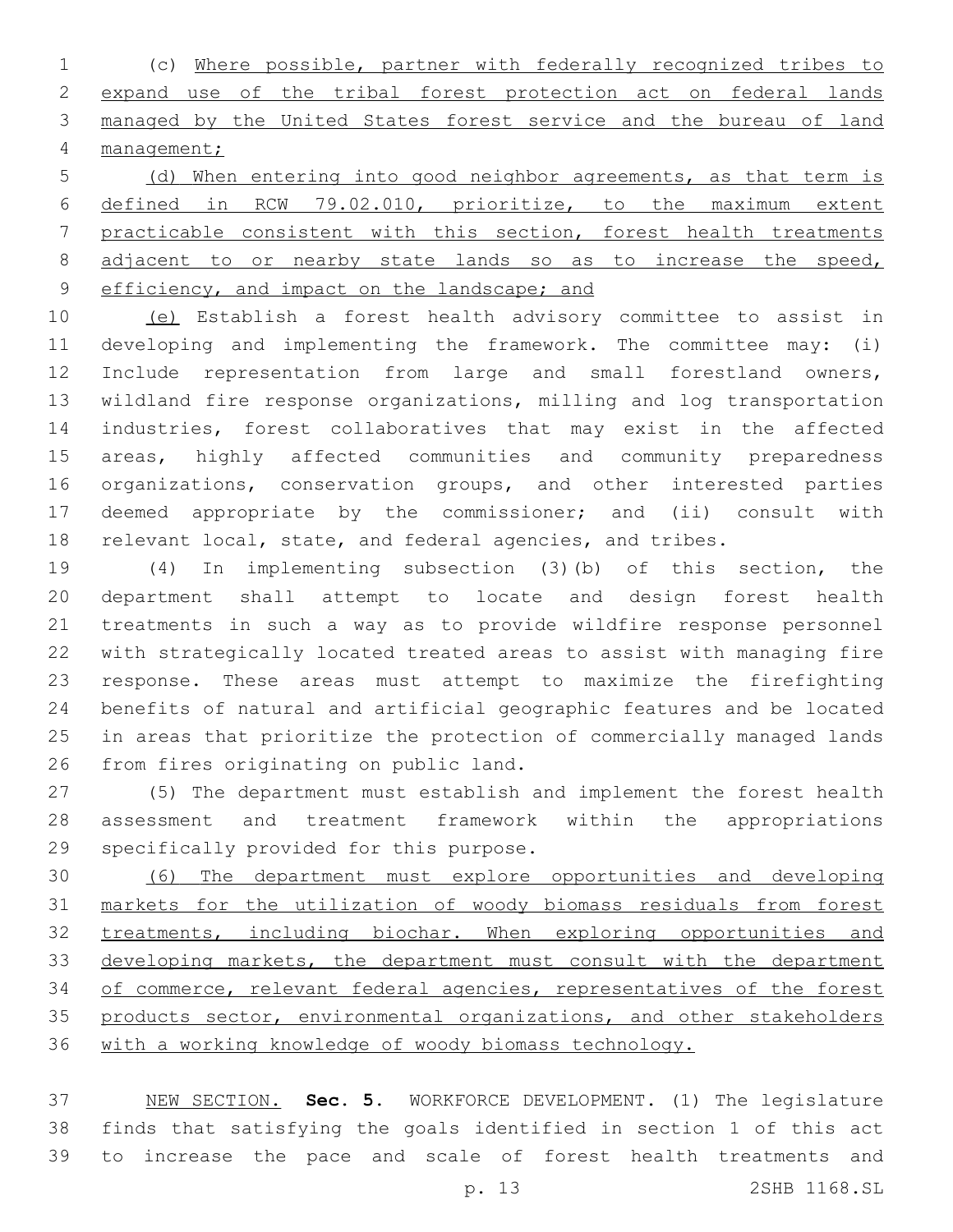improve wildfire prevention and response requires increasing the workforce that is needed to perform this critical work. This need creates an opportunity to develop employment and career pathways across the state, including in rural communities throughout Washington. Investments to support and further develop the forest sector workforce are recommended in both the department's 2019 "plan for climate resilience" and the department of commerce's 2020 report 8 "Washington's green economy."

 (2) The department and the department of commerce shall jointly develop and implement, as appropriate and in consultation with centers of excellence, higher education, secondary education, and workforce development centers, initiatives to develop a forest health workforce necessary to implement the goals of this section. 14 Initiatives may include, but are not limited to:

 (a) Creating a new or making an existing grant program available to nonprofits, labor organizations, state agencies, community and technical colleges, institutions of higher education, private sector 18 employers, skills centers, or other training and education institutions that have qualifications and experience in the development of training programs, such as secondary and postsecondary courses, relevant to the workforce needs of the forest sector. Grants must be awarded on a competitive basis with priority funding for programs that meet urgent forest health and wildfire suppression skills gaps and demonstrate a lack of available workforce in underserved communities. Grants awarded may be used for activities such as internships, Washington state registered apprenticeship programs, recognized preapprenticeships, career launch, and other relevant career connect Washington activities, and postsecondary bridge programs for forest sector or skill relevant trades that 30 provide:

31 (i) On the job training;

32 (ii) Hard and soft skills development;

(iii) Test preparation for trade apprenticeship;

 (iv) Advanced training in the forest sector relating to jobs such 35 as: Hand crews; wildland firefighters; fire safety; equipment operators; timber operators; mill workers; mill or forestry technicians; mechanics; loggers; timber fallers; commercial truck drivers; foresters; ecologists; biologists; or other workforce needs in support of forest restoration and wildfire response;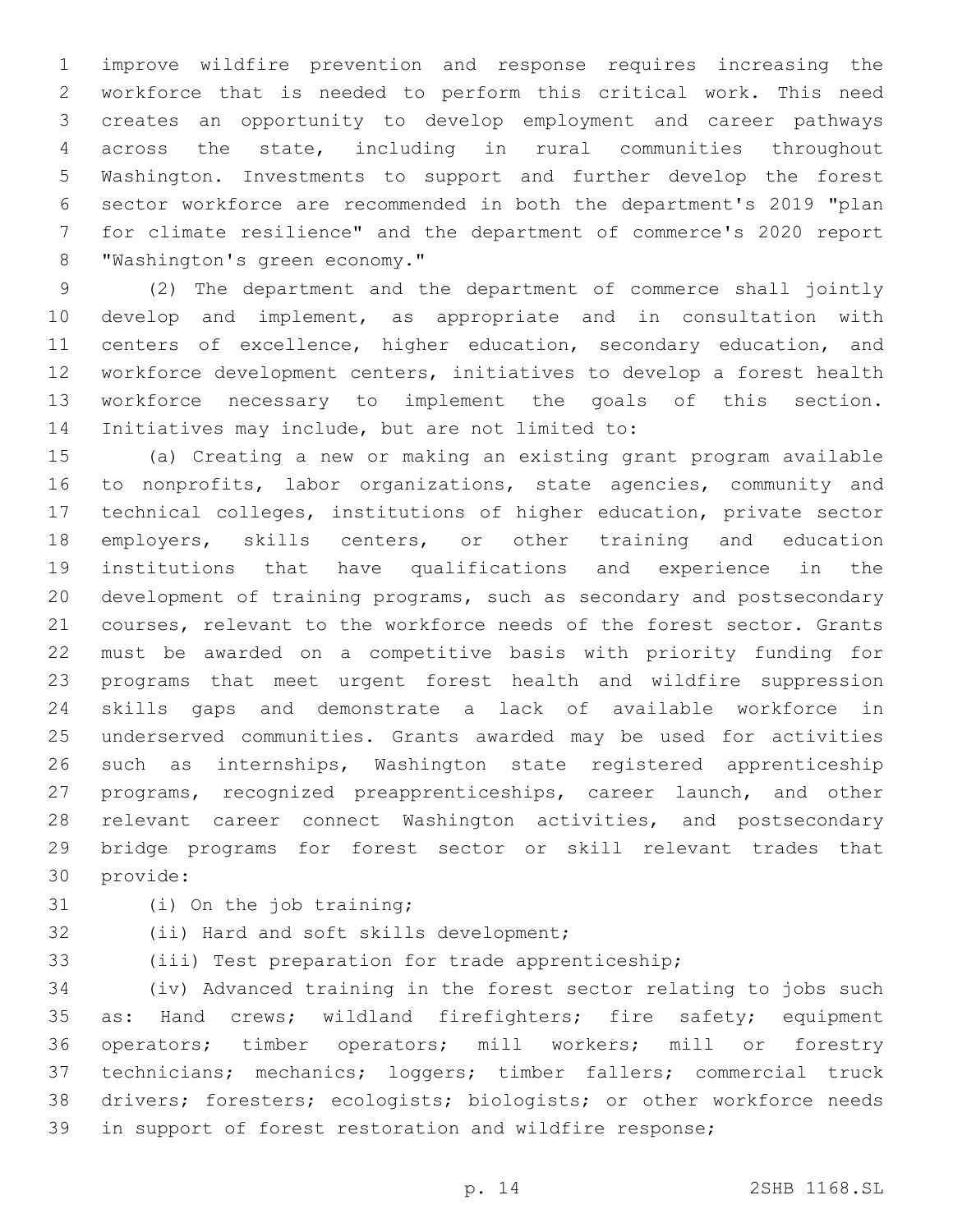(b) Developing education programs for elementary, secondary, and higher education students that: (i) Inform people about the role of forestry, fire, vegetation management, and ecological restoration; (ii) increase the awareness of opportunities for careers in the forest sector and exposure of students to those careers through various work-based learning opportunities inside and outside the classroom; (iii) connect students in pathways to careers in the forest sector; and (iv) incorporate opportunities for secondary students to earn industry recognized credentials and dual credit in 10 career and technical education courses;

 (c) Developing regional education, industry, and workforce development collaborations, including recruiting and building industry awareness and coordinating candidate development particularly in areas that are traditionally underrepresented in 15 natural resource industries and specifically in forestry;

 (d) Building additional statewide response. The department shall develop a recruiting and outreach program across the state to encourage people to volunteer with their local fire departments. The department shall expand existing training programs to meet increased interest and need in wildfire response and forest health work; and

 (e) Developing a program to train local building and construction trade members and contractors to be deployed during periods requiring surge capacity for wildland fire suppression including:

 (i) As wildland firefighters who meet the requirements of being 25 utilized by the department; and

 (ii) As heavy equipment operators who meet the requirements to be utilized by the department as required by RCW 76.04.181.

 (3) The commissioner and the director of the department of commerce must direct their staff to develop a plan for tracking, maintaining, and publicly reporting on the following:

 (a) A working definition of the forest sector workforce, including the job skills, certifications, and experience required;

 (b) Recommendations for the training, recruitment, and retention of the current and anticipated forest sector workforce necessary to 35 implement the goals of this act;

 (c) The identification of gaps and barriers to a full forest 37 sector workforce pool, including:

 (i) Estimates of forest sector workforce jobs created and retained as well as any reductions in the forest sector workforce;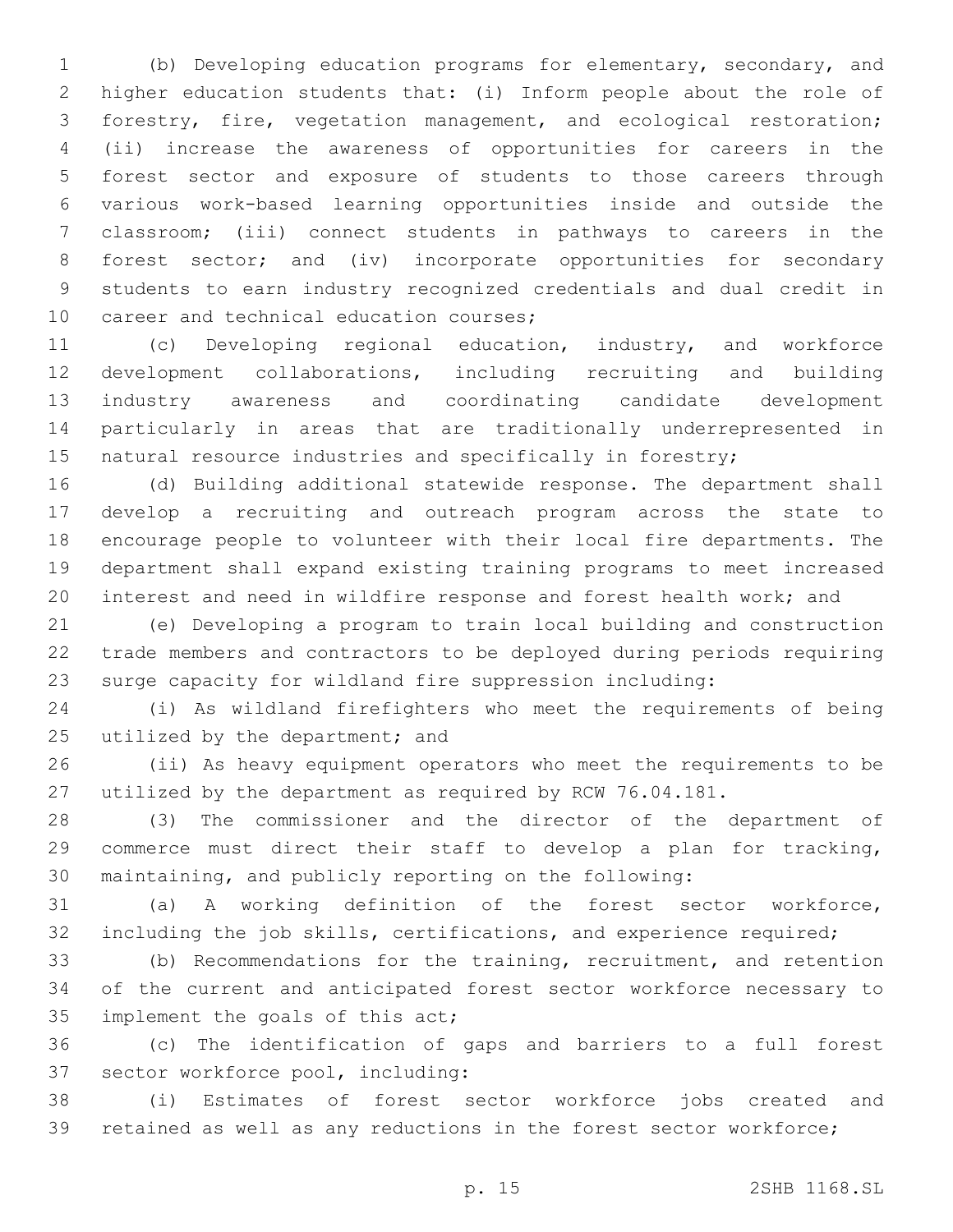(ii) An estimate of the number of needed private contractors to implement the goals of this act, an inventory of local and regional private contractors trained to carry out wildfire response and forest health work, and a list of local private contractors utilized annually for wildfire response and forest health work; and

 (iii) An inventory of existing training facilities and programs that support ongoing and anticipated forest sector, or related 8 sectors, as identified in subsection (2)(a)(iv) of this section;

 (d) Recommendations for addressing identified barriers or other needs to otherwise continue the development of a forest workforce 11 necessary to implement the goals of this act.

 (4) The department and the department of corrections shall jointly develop opportunities to expand existing programs to provide the additional wildfire, forest health, and silvicultural capacity necessary to implement the goals of this act, including a postrelease program that helps formerly incarcerated individuals who served on state fire response crews obtain employment in wildfire suppression 18 and forest management.

 (5) The department shall utilize existing programs such as the Washington conservation corps, Washington veterans corps, Washington service corps, customized and on-the-job training, or similar programs to expand opportunities and promote family wage careers in 23 the forest sector workforce.

 (6) To the maximum extent possible, workforce development programs and policies should prioritize historically marginalized, underrepresented, rural, and low-income communities.

 (7) The department and the department of commerce, working with the forest health advisory committee, must assist forestland owners and forest products companies grow existing and develop new market opportunities for the utilization of material produced as a result of forest health treatments funded through the wildfire response, forest restoration, and community resilience account to improve the economic benefit of the treatments while increasing the speed, efficiency, and 34 impact of forest restoration on the landscape.

 **Sec. 6.** RCW 76.06.150 and 2009 c 163 s 5 are each amended to 36 read as follows:

37 (1) The commissioner ((<del>of public lands</del>)) is designated as the state of Washington's lead for all forest health issues.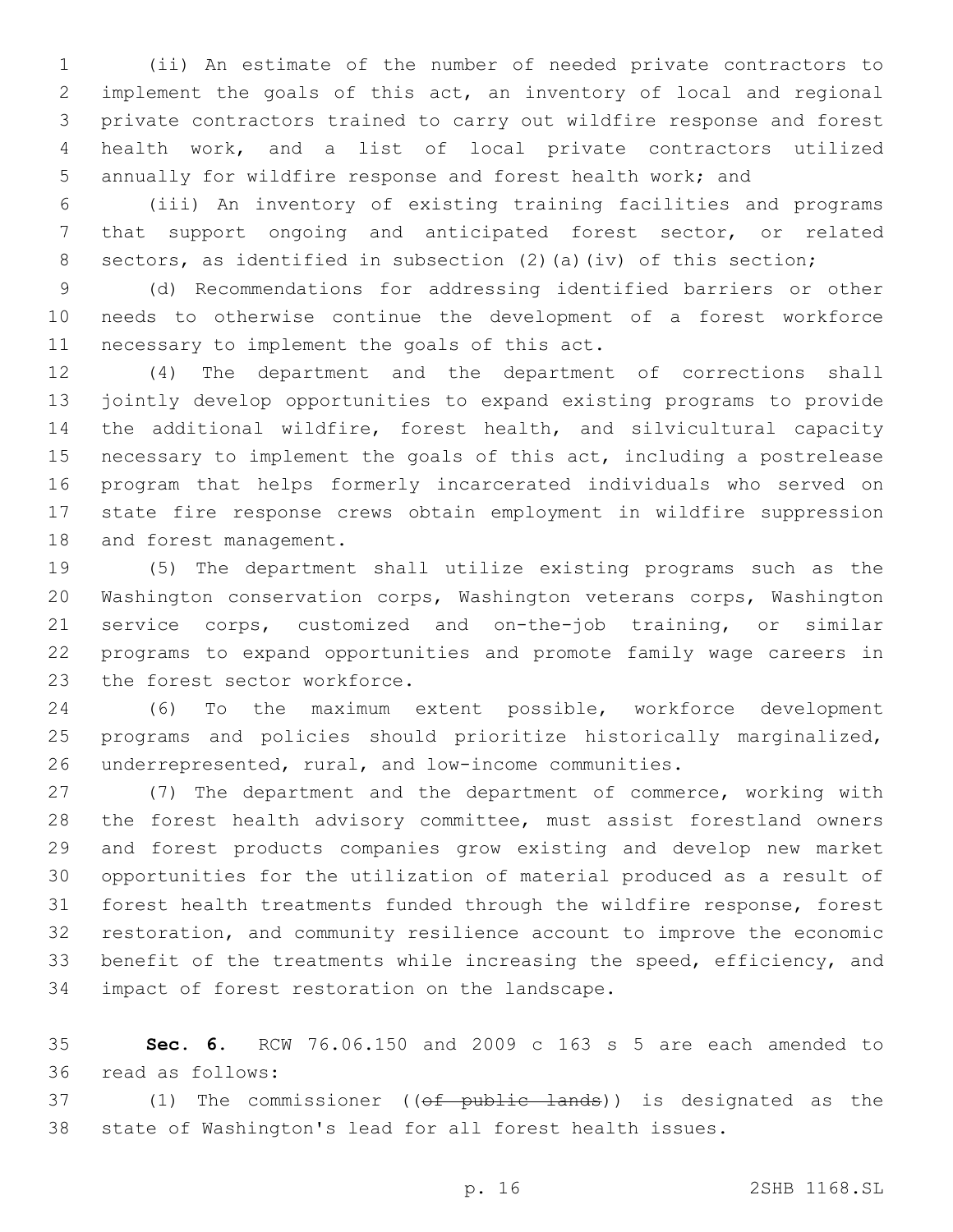(2) The commissioner ((of public lands)) shall strive to promote 2 communications between the state, tribes, and the federal government regarding forestland management decisions that potentially affect the health of forests in Washington and will allow the state to have an influence on the management of federally owned land in Washington. Such government-to-government cooperation is vital if the condition of the state's public and private forestlands are to be protected. These activities may include, when deemed by the commissioner to be 9 in the best interest of the state:

 (a) Representing the state's interest before all appropriate 11 local, state, and federal agencies and tribes;

 (b) Assuming the lead state role for developing formal comments on federal forest management plans that may have an impact on the 14 health of forests in Washington;

 (c) Pursuing in an expedited manner any available and appropriate cooperative agreements, including cooperating agency status designation, with the United States forest service and the United States bureau of land management that allow for meaningful participation in any federal land management plans that could affect the department's strategic plan for healthy forests and effective fire prevention and suppression, including the pursuit of any options available for giving effect to the cooperative philosophy contained within the national environmental policy act of 1969 (42 U.S.C. Sec. ) ( $\div$  and

(d) Pursuing)).

 (3) The commissioner shall regularly meet and coordinate with the 27 regional leadership of the United States forest service, in order to: (a) Identify strategies to improve the delivery and increase the pace and scale of forest health and resiliency, and fuels mitigation treatments, on federal lands;

 (b) Document the resources needed to increase the capacity available to the United States forest service, on national forests in Washington;

 (c) Identify supplemental planning and implementation support to 35 the United States forest service, through the use of cooperative agreements and good neighbor agreements, as that term is defined in RCW 79.02.010;

 (d) Maximize the utilization of available efficiencies for compliance with the national environmental policy act, as it applies to actions of the United States forest service in Washington, such as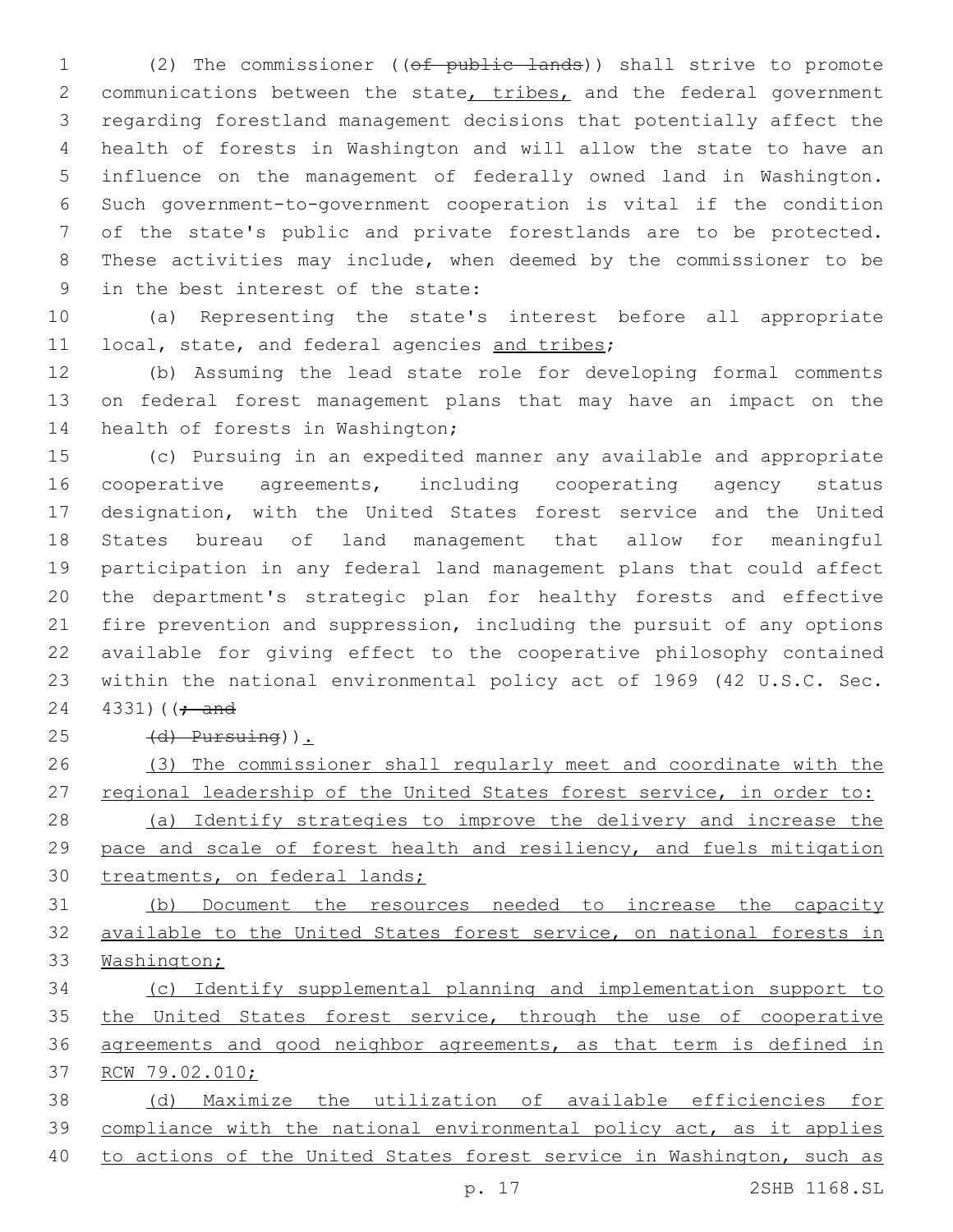tools to increase the pace and scale of forest health treatments including, but not limited to, categorical exclusions, shared stewardship, and tribal forest protection act for forest health, 4 fuels mitigation, and restoration activities;

 (e) Accelerate national environmental policy act completion for forest health and resiliency projects, including through increased staffing and the use of partners, contractors, and department expertise to complete national environmental policy act requirements analysis; and

10 (f) Pursue agreements with federal agencies in the service of forest biomass energy partnerships and cooperatives authorized under 12 RCW 43.30.835 through 43.30.840.

13 (((43) The)) (4) Every two years, the commissioner ((of public **lands)**) shall report to the ((chairs of the appropriate standing 15 committees of the)) legislature ((every year)) on progress under this 16 section, including  $((the h e))$ :

 (a) The identification, if deemed appropriate by the 18 commissioner, of any needed state or federal statutory changes, 19 policy issues, or funding needs; and

 (b) An estimate of the acres of at-risk forests on each national 21 forest and the number of acres treated.

 NEW SECTION. **Sec. 7.** A new section is added to chapter 76.13 23 RCW to read as follows:

 SMALL FORESTLAND OWNER FOREST HEALTH PROGRAM. (1) There is established an integrated small forestland owner forest health program that promotes the coordination and delivery of services with federal, state, and local agencies, including local fire districts, conservation districts, and community wildfire resilience coalitions, forest landowner associations, colleges and universities, landowner assistance organizations, consultants, forest resource-related industries, and environmental organizations to nonindustrial forests and woodland owners, hereafter referred to as small forestland 33 owners.

(2) Under the state forester's direction, the program must:

 (a) Integrate existing landowner assistance forest health programs consistent with the recommendations of "Washington's Small Forest Landowners in 2020, Status, Trends and Recommendations after 20 years of Forests & Fish, January 2021" (the report required by chapter 457, Laws of 2019), to more efficiently and effectively reach

p. 18 2SHB 1168.SL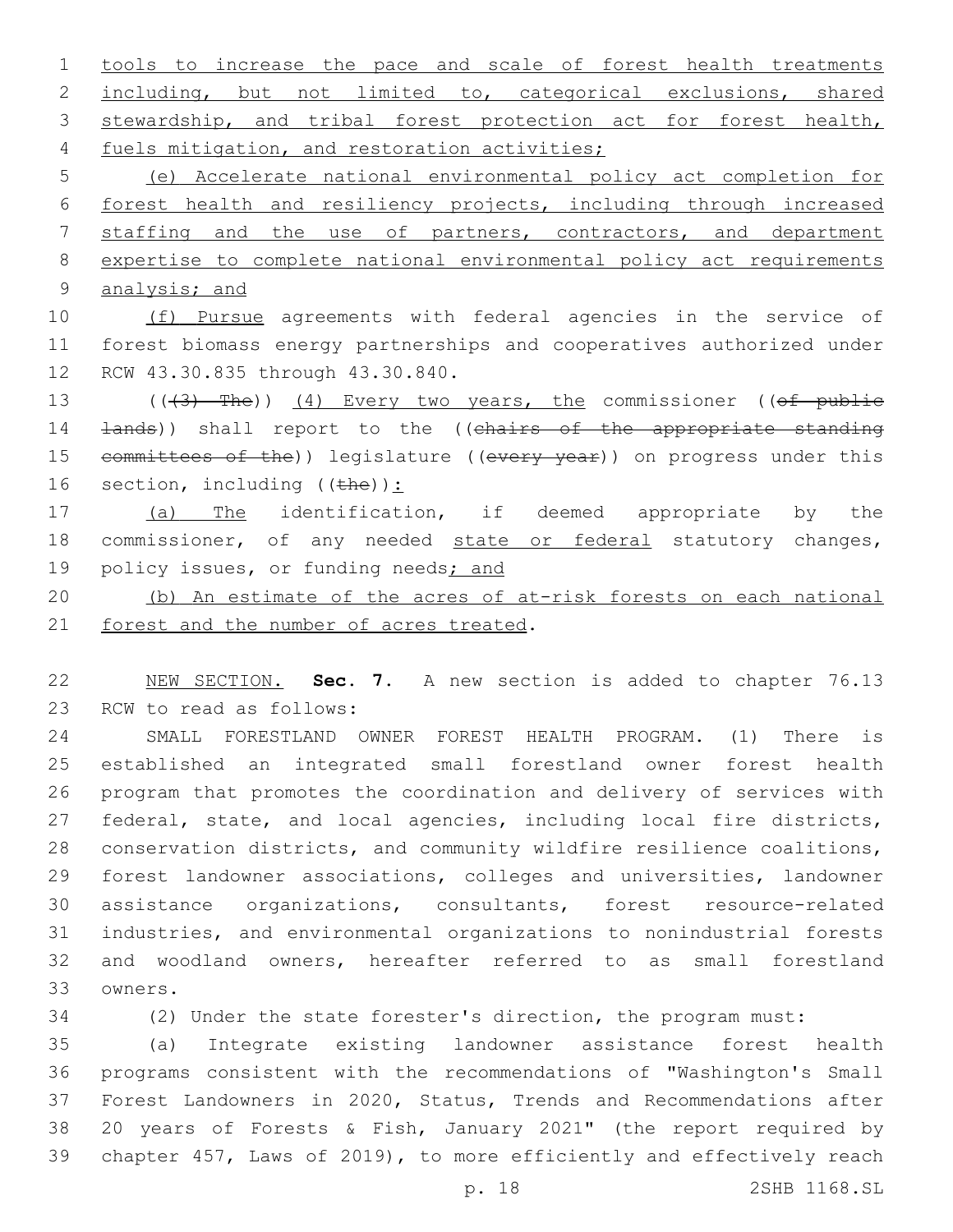the diversity of small forestland owner audiences to take forest 2 health action;

 (b) Identify and remove barriers to technical assistance, 4 funding, and forest health management planning;

 (c) Increase education and outreach to small forestland owners; 6 and

 (d) Distribute funding effectively to move high wildfire risk 8 areas to lower risk.

 (3) Priority areas for forest health treatment under the Washington state forest action plan, the 10-year forest health strategic plan, and the wildland fire protection 10-year strategic plan may not prohibit technical support or stewardship plan support for small forestland owner lands outside the designated emphasis 14 areas.

 NEW SECTION. **Sec. 8.** WILDFIRE AVIATION RESPONSE. The department must develop and implement a wildland fire aviation support plan, as recommended by the wildland fire protection 10-year strategic plan, in order to expand and improve the effectiveness and cost-efficiency of the department's wildland fire aviation program. The wildland fire aviation support plan must include:

 (1) Recommendations for the addition of air assets in order for the department to increase its initial attack capability and maintain and improve on the department's ability to manage fires to meet 10- year wildland fire protection and 20-year forest health strategic 25 plan goals;

 (2) Development of a next-generation rotor wing platform strategy to ensure the availability and use of the latest firefighting aviation technology and provide a path for either the upgrade or 29 replacement, or both, of the department's legacy aircraft;

 (3) Evaluation of opportunities to increase the use of contract 31 air assets;

 (4) Evaluation of costs and benefits to increase dedicated air resources during peak fire season when there may be limited available supply due to wildfire activity in other states; and

 (5) Strategies to upgrade retardant loading and processing infrastructure to improve tanker turnaround time, including support for development of infrastructure to accommodate very large air tankers, at a port with an international airport within a county east